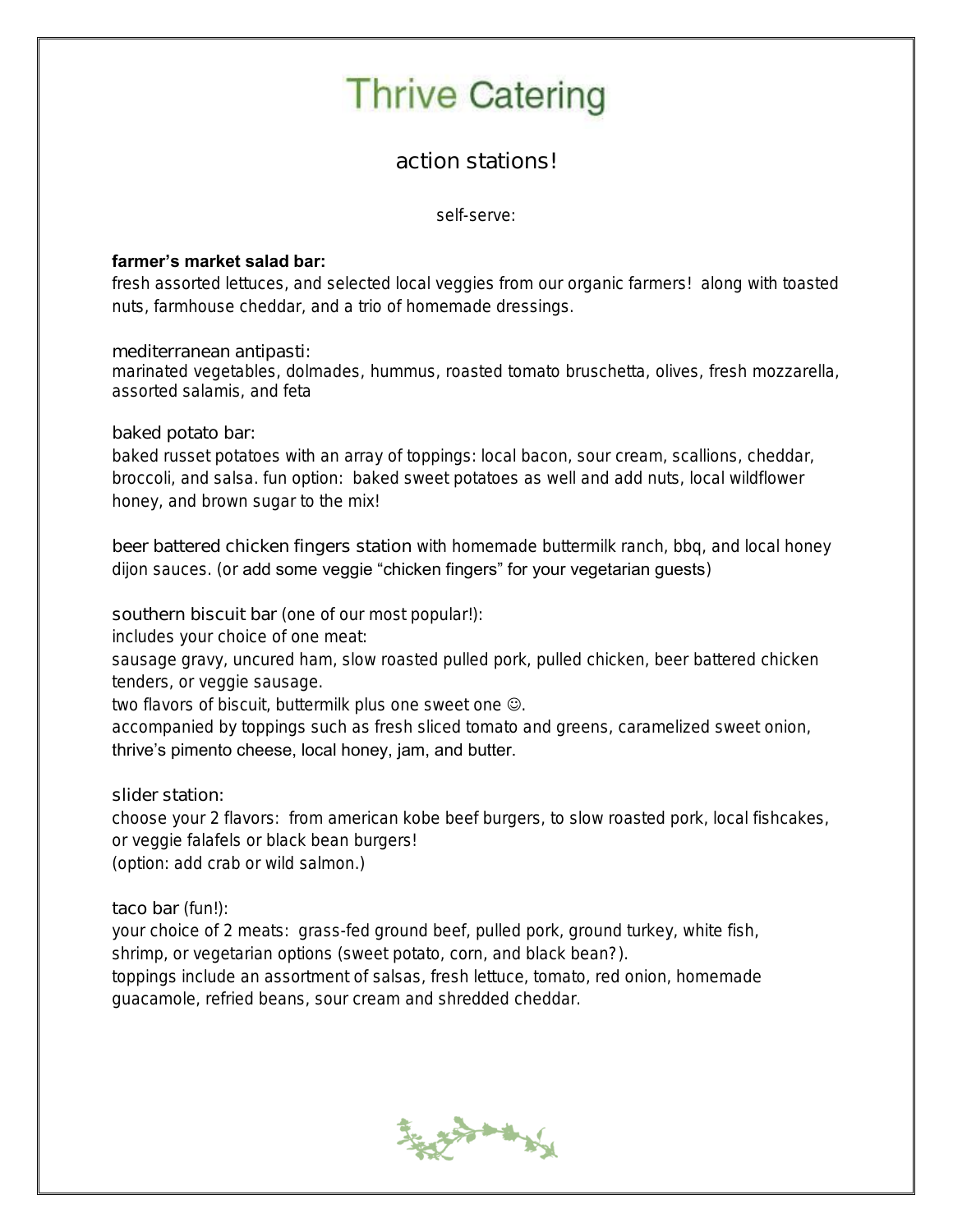## **Thrive Catering**

low country boil station: a local fav!

sweet wild georgia shrimp, kielbasa, local red potatoes, and cob corn boiled with our special spice mix, and ready to eat! shrimp cooked separately in case of allergies. also on station: cocktail sauce, bread, slaw, wet wipes. a portion of this can be done with vegan smoked sausage, cauliflower, corn, and potatoes, with spices, at no additional cost. (other additions: jumbo shrimp, crawfish, blue crab)

elegant iced seafood displays:

depending on seasonal availability, this could typically include 4 of the following items: wild georgia shrimp, devilled crab, blue crab cocktail claws, local smoked fish pate toasts, house smoked wild salmon, local fish/shellfish ceviche, oyster shooters, and a selection of steamed or gratineed local mussels, clams, or oysters with selected dipping sauces. (add lobster claws, crab legs, ahi tune poke)